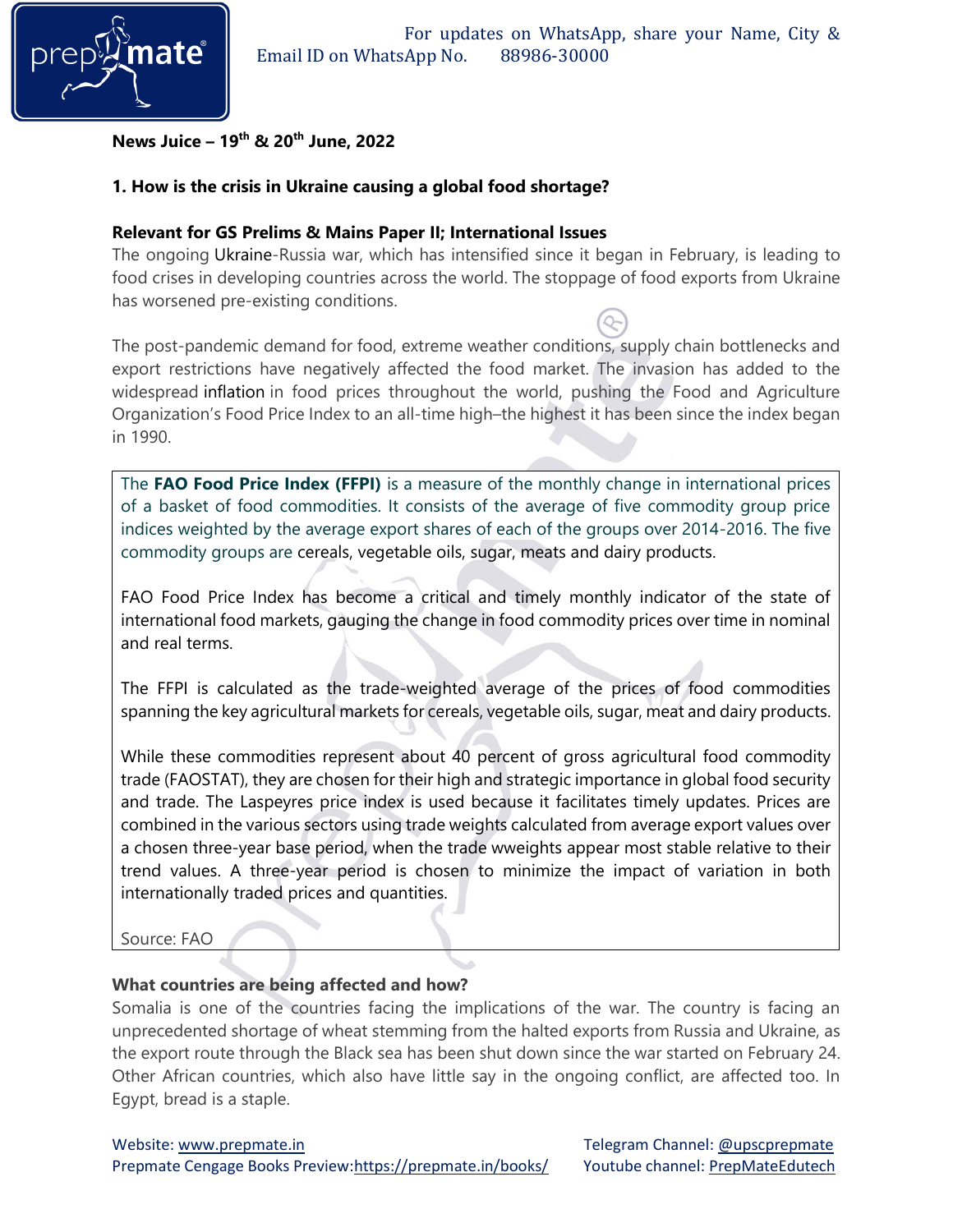

## **Contribution of Ukraine and Russia**

Ukraine and Russia provided for 85 percent of the country's imports in 2020-2021. Ukraine was expected to constitute approximately 12 percent of global wheat exports in 2022. The price of wheat globally has shot up by approximately 50 percent since the invasion began. About 20 countries have imposed food restrictions and taxes on food since late February.

### **How is Russia responding?**

Russia is strategically using the global food shortage and there is now increased pressure on the West to lift the sanctions imposed on it. Russian President Vladimir Putin blamed the West for the global food crisis.

The US alleges Russia seeks to benefit from the expected increase in demand for wheat from the Middle East and Africa. Regardless of sanctions, Russia is in the running to be the top wheat exporter with an estimated 40 million tons exported from July 2022 to June 2023.

Russia has also been accused of stealing Ukrainian grain, with the New York Times reporting the US alerted 14 countries of three vessels transporting stolen Ukrainian grain. Russia is denying the allegations, blaming Ukraine for not opening ports located on the Black sea for exports.

### **What next?**

According to the UN Secretary-General Antonio Guterres, the conflict between Russia and Ukraine is set to further massive food, energy and economic crises, with poorer countries bearing the worst of it. The 2022 Global Report on Food Crises said about 180 million people across 40 countries will face inescapable food insecurity, which can also lead to malnutrition, mass hunger and famine.

With people still struggling with post-Covid recovery, the governments of these countries having little cash at hand, and the war in Ukraine still ongoing, the global food crisis shows few signs of slowing.

### **Source: The Indian Express**

## **2. Ukraine is one step closer to joining the EU. What happens next?**

## **Relevant for GS Prelims & Mains Paper II; International Issues**

### **Status of Ukraine's membership**

The European Commission, the executive arm of the European Union, recommended on Friday (June 17) that Ukraine be formally granted candidate status in the EU, the first step in the long journey to become a member state of the bloc.

The announcement by EU President Ursula von der Leyen, who was dressed in yellow and blue, the colours of the Ukrainian flag, came a day after representatives of France, Germany, and Italy,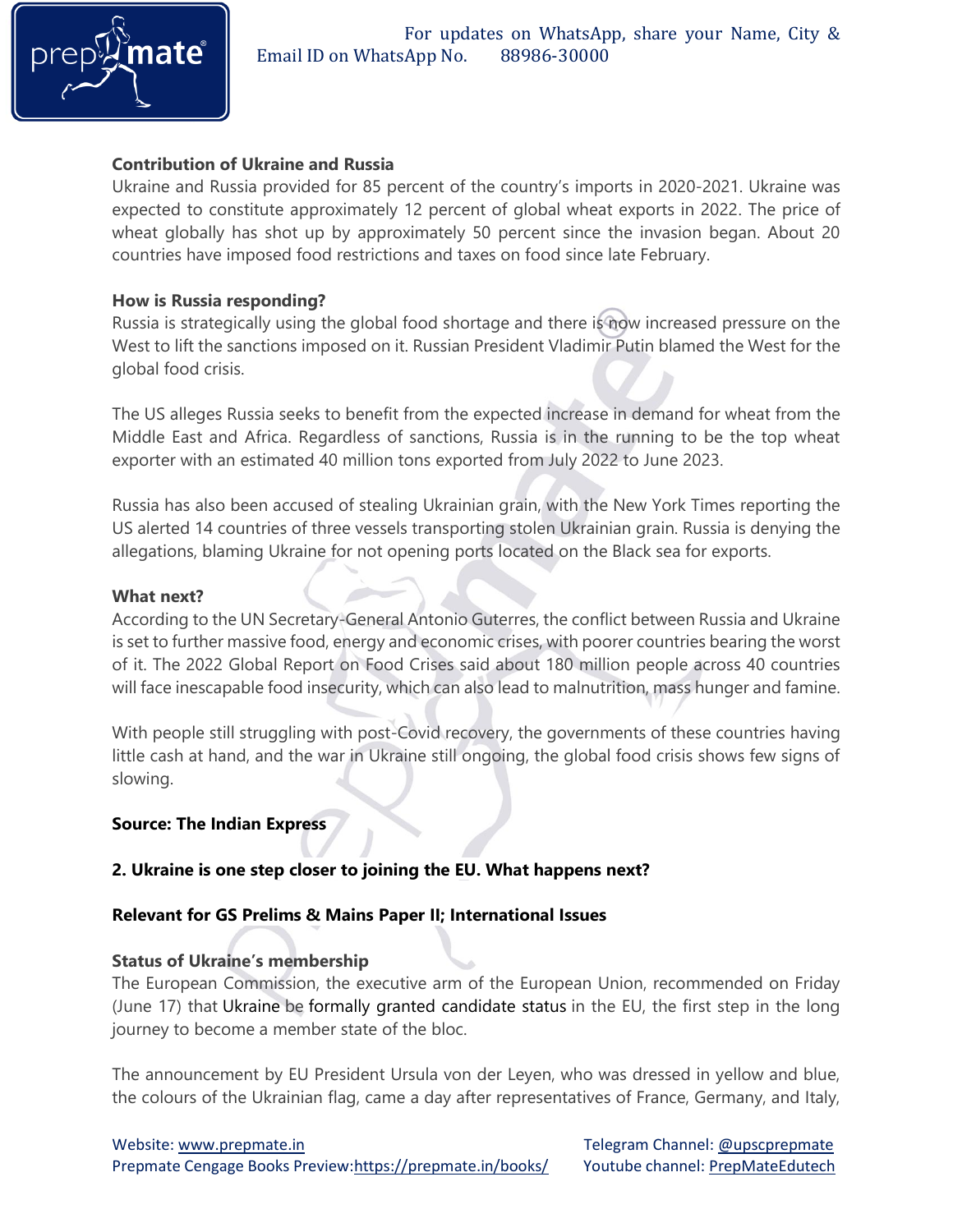

the most powerful member states of the organisation, visited Kyiv for the first time, where they backed Ukraine's bid to join the bloc.



# **What is the current relationship between Ukraine and the EU?**

Four days after Russia invaded Ukraine, Zelenskyy requested the EU on February 28 to allow his country to become a member through a special procedure immediately, after which he officially signed an application for Ukraine's membership.

Currently Ukraine, along with Moldova, Georgia, Armenia, Azerbaijan, and the Republic of Moldova are categorised under the **Eastern Partnership**, which formed in 2009. This joint policy partnership seeks to strengthen and deepen political and economic ties between the EU member states and the six "partner countries".

# **What is the requirement for joining the EU?**

Article 49 of the EU treaties state that any European nations that seek to join the bloc, must be committed to respecting and promoting the EU's fundamental values set out in Article 2. These include respect for freedom, democracy, equality, the rule of law, etc. After the application is received, the EU members judge the suitability of the nation on the basis of these terms.

The European Council meeting in Copenhagen in 1993 set out more specific criteria. Called the Copenhagen Criteria, these include essential conditions that all candidate countries must satisfy. Among them are a functioning market economy, a stable democracy and rule of law, and the acceptance of all EU legislation, including that of the Euro.

## **What is the process of joining the EU?**

The procedure to gain membership of the EU consists of **three stages.**

In the first stage, the country is given the status of an official candidate.

In the second stage, formal membership negotiations with the candidate begin, which involves the adoption of EU law into national law, and the implementation of judicial, administrative, economic and other reforms, called the accession criteria.

Once the negotiations are completed and the candidate has met all the accession criteria, they can join the EU.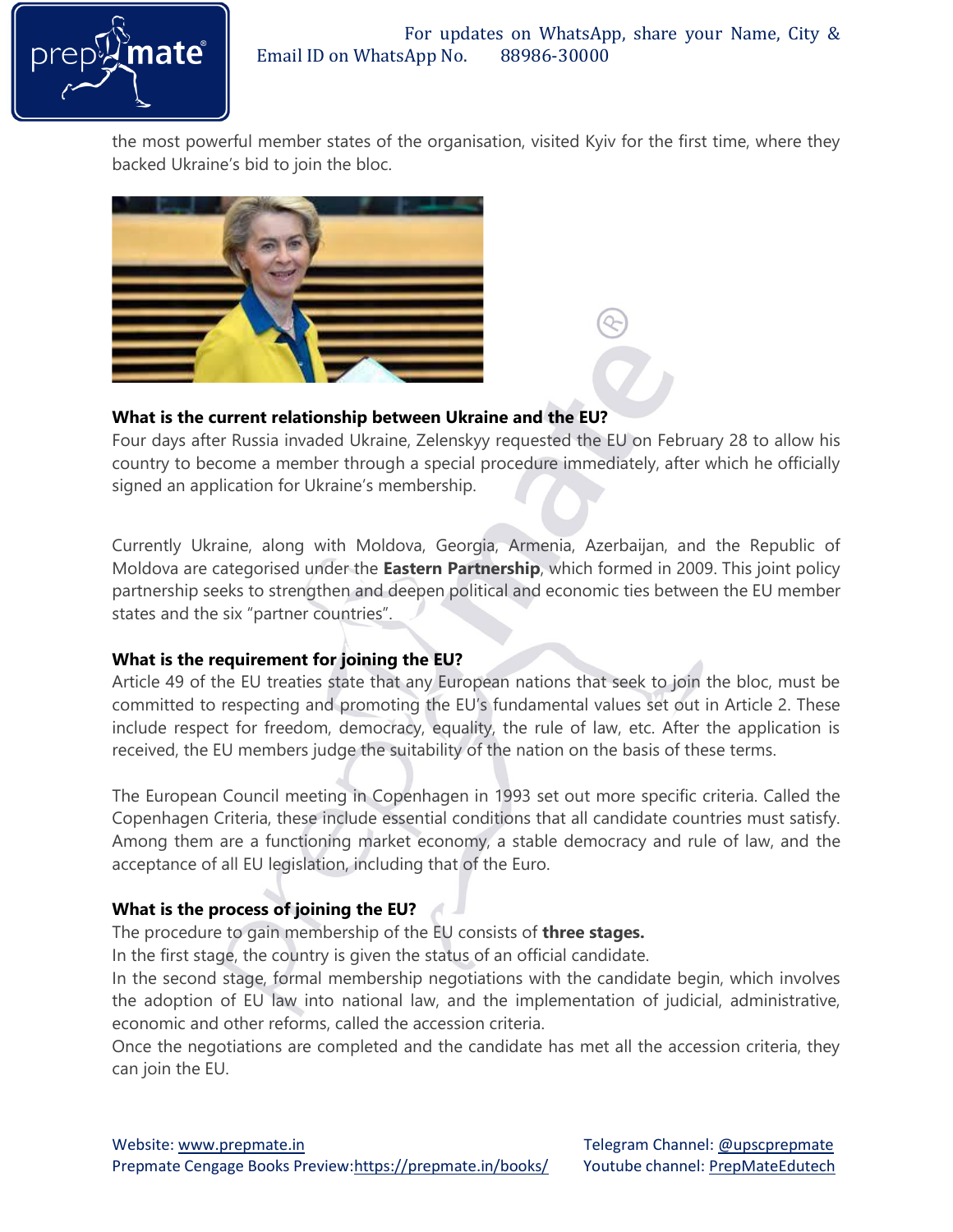

Becoming a member of the bloc involves a long and complex process. Even after candidate status is granted, the rest of the process takes years to complete. The negotiation in particular goes on for long, and its duration can vary from country to country. The EU's most recent member Croatia joined the EU in 2013, and it took 10 years to complete the process.

## **What happens with Ukraine's application hereon?**

Currently, the European Commission has only recommended that Ukraine (and Moldova) be granted candidate status.

This recommendation will be discussed by the EU's 27 member states during a summit that will be held in Brussels on June 23-24. To proceed to the accession talks, all member states have to unanimously approve of the prospective country. For Ukraine's bid to move forward, the bloc will have to agree that Ukraine has met the Copenhagen Criteria.

Negotiations (the next step) take place in an intergovernmental conference, involving ministers and ambassadors of the EU government and the candidate nation.

CNN reported concerns that Ukraine does not meet the Copenhagen Criteria yet. According to Transparency International's 2021 Corruption Perceptions Index, Ukraine is placed 122nd on its list of 180 countries.

Some EU countries are reluctant to grant Ukraine candidate status. Denmark and Portugal have argued that if Ukraine was not at war, it would not be able to meet the qualifications for initiating membership talks.

## **Source: The Indian Express**

## **3. Agnipath scheme: Why age relaxation can also become a problem**

## **Relevant for GS Prelims & Mains Paper II; Polity & Governance**

Moving to allay concerns and dial down anger on the streets over the short-term Agnipath recruitment scheme for the armed forces, the government announced a one-time relaxation in the upper age limit for entrants this year, raising it from 21 to 23 years, saying there had been no recruitment in the last two years. But this one-time waiver can also become a problem.

### **More competition**

Recruitment data shows that the intake of 46,000 recruits this year — that's the number specified for recruitment in the first year of the Agnipath programme — will be the lowest since 2015 for the three services together.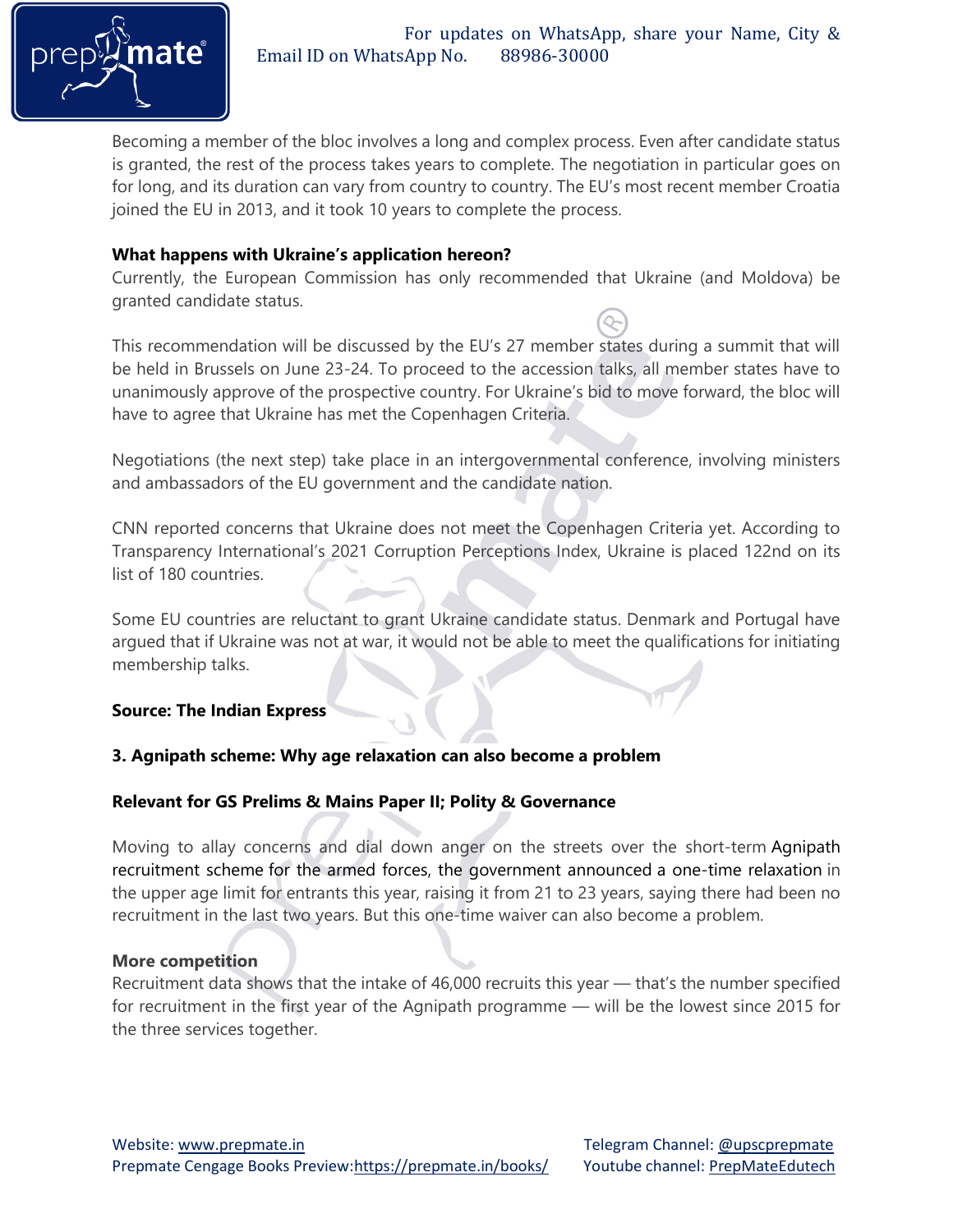

The age relaxation for the first year will see more candidates vie for the 46,000 positions being offered after two years of zero-recruitment — the government has not mentioned or shown any willingness yet to raise this number for 2022.

According to recruitment data shared by the Ministry of Defence with Parliament in March this year, the recruitment of soldiers for the Army, below the rank of officers, through recruitment rallies in the last seven years, topped at 80,572 in 2019-2020. No recruitment has been done in the years since. Data shows that between 2015 and 2020, the Army hired more than 50,000 soldiers every year.

## **Expected Agniveer jobs**

Sources said the total induction in the three services over the first four years of the Agnipath scheme will be a little over 2 lakh — 202,900 Agniveers, of which around 175,000 will be for the Army. This works out to an average of around 50,000 Agniveers recruited every year for all three services over the next four years.

## **Contributing regions**

The data shared with Parliament also shows that just eight states account for more than 60 per cent of all recruitment in the Army since 2015.

Since 2015, according to the data, 186,795 people have been recruited in the Army from Punjab, Haryana, Bihar, Uttar Pradesh, Maharashtra, Rajasthan, Himachal Pradesh and Uttarakhand. Total recruitment in the Army for these years was 308,280. The share of these states in the total recruitment was a little over 60 per cent.

The anger against the new policy is also likely to be more in the villages because recruitment data for the Army shows that more than three quarters of the recruits come from villages. In 2018- 2019, recruits from villages accounted for 78.32 per cent of the total intake of the Army, and in 2019-2020, this share stood at 77.20 per cent.

The Ministry of Defence had informed Parliament that recruitment rallies had been suspended due to the Covid-19 pandemic since July 2021. In 2020-2021, the Army had conducted 47 rallies across the country but again, because of the pandemic, the process was not completed and the rallies did not result in any recruitment that year either.

## **Source: The Indian Express**

## **4. The key takeaways from the 12th Ministerial Conference of the World Trade Organization**

### **Relevant for GS Prelims & Mains Paper II; International Organizationa**

After days of protracted negotiations, the 12th Ministerial Conference of the World Trade Organization on June 17, agreed to a series of deals relating to the temporary waivers on Covid-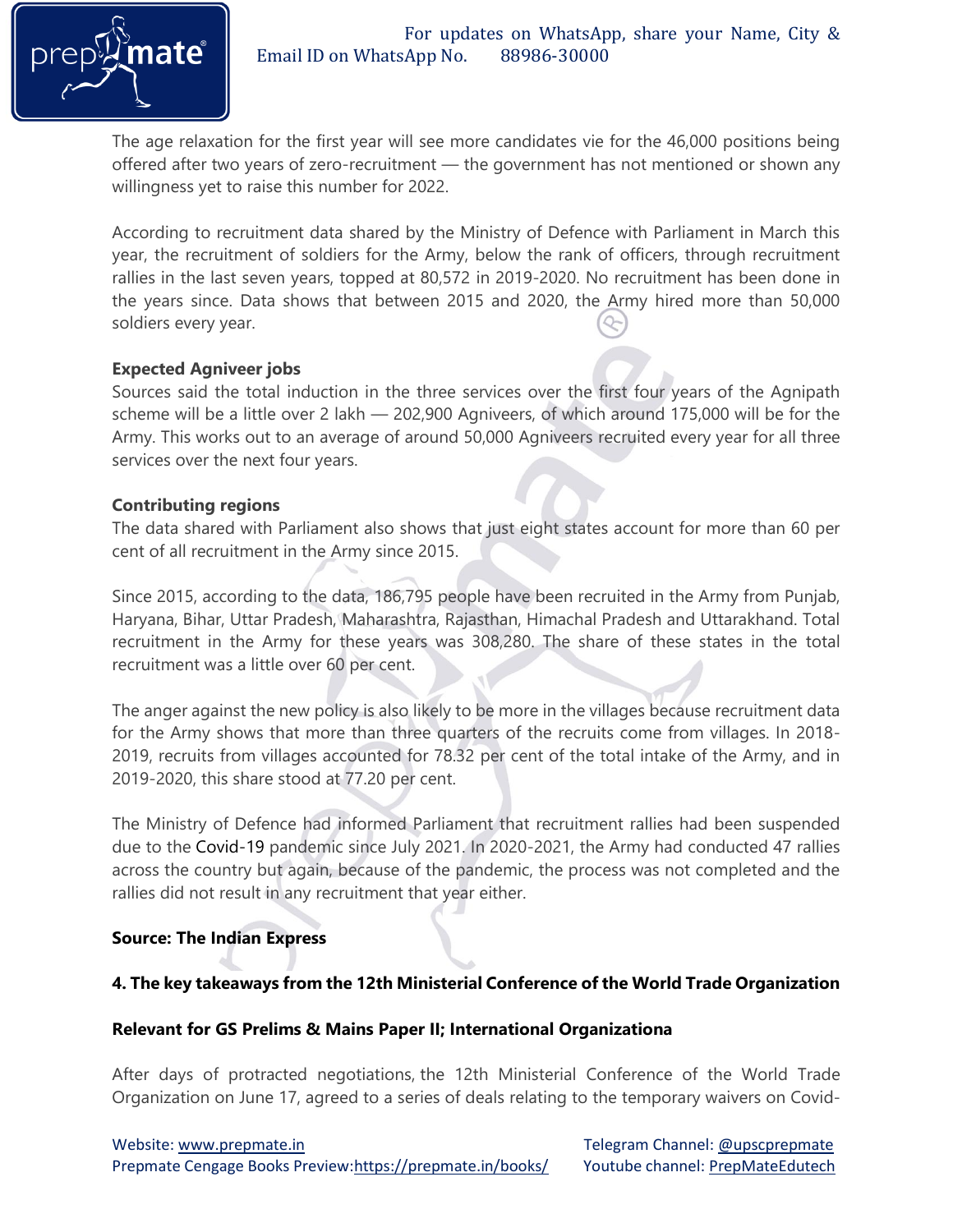

19 vaccines, a moratorium on e-commerce trade, food security and setting limits on harmful fishing subsidies. The agreements passed by the WTO come after an intense week of negotiations.

## **What is WTO**

The World Trade Organization is the only international organization that deals with the rules of trade between countries. Founded in 1995, the WTO is run by its 164 members, and according to its rules, all decisions are taken through consensus and any member can exercise a veto.

Its aim is to promote free trade, which is done through trade agreements that are discussed and signed by the member states. The WTO also provides a forum for countries to negotiate trade rules and settle economic disputes between them.

## **What is Ministerial Conference**

The Ministerial Conference is the WTO's top decision-making body and usually meets every two years. All members of the WTO are involved in the MC and they can take decisions on all matters covered under any multilateral trade agreements.

The WTO's 12th Ministerial Conference was held in Geneva from 12-17 June. It was supposed to end on 15 June, but with intensifying negotiations, the conference was extended by two days.

## **A look at some of the key takeaways from the meeting**.

### **Curtailing harmful fishing subsidies**

The WTO passed a multilateral agreement that would curb 'harmful' subsidies on illegal, unreported and unregulated fishing for the next four years, to better protect global fish stocks. Since 2001, member states have been negotiating the banning of subsidies that promote overfishing.

India and other developing countries were able to win some concessions in this agreement. They successfully lobbied to remove a section of the proposal that would threaten some subsidies which would assist small-scale artisanal fishing. Critics argued that this agreement would only restrict and not eradicate subsidies on illegal fishing.

### **Global Food Security**

Members agreed to a binding decision to exempt food purchased by the UN's World Food Programme (WFP) for humanitarian purposes, from any export restrictions. In light of the global food shortages and rising prices caused by the war between Ukraine and Russia, the group's members issued a declaration on the importance of trade in global food security and that they would avoid bans on food exports. However, countries would be allowed to restrict food supplies to ensure domestic food security needs.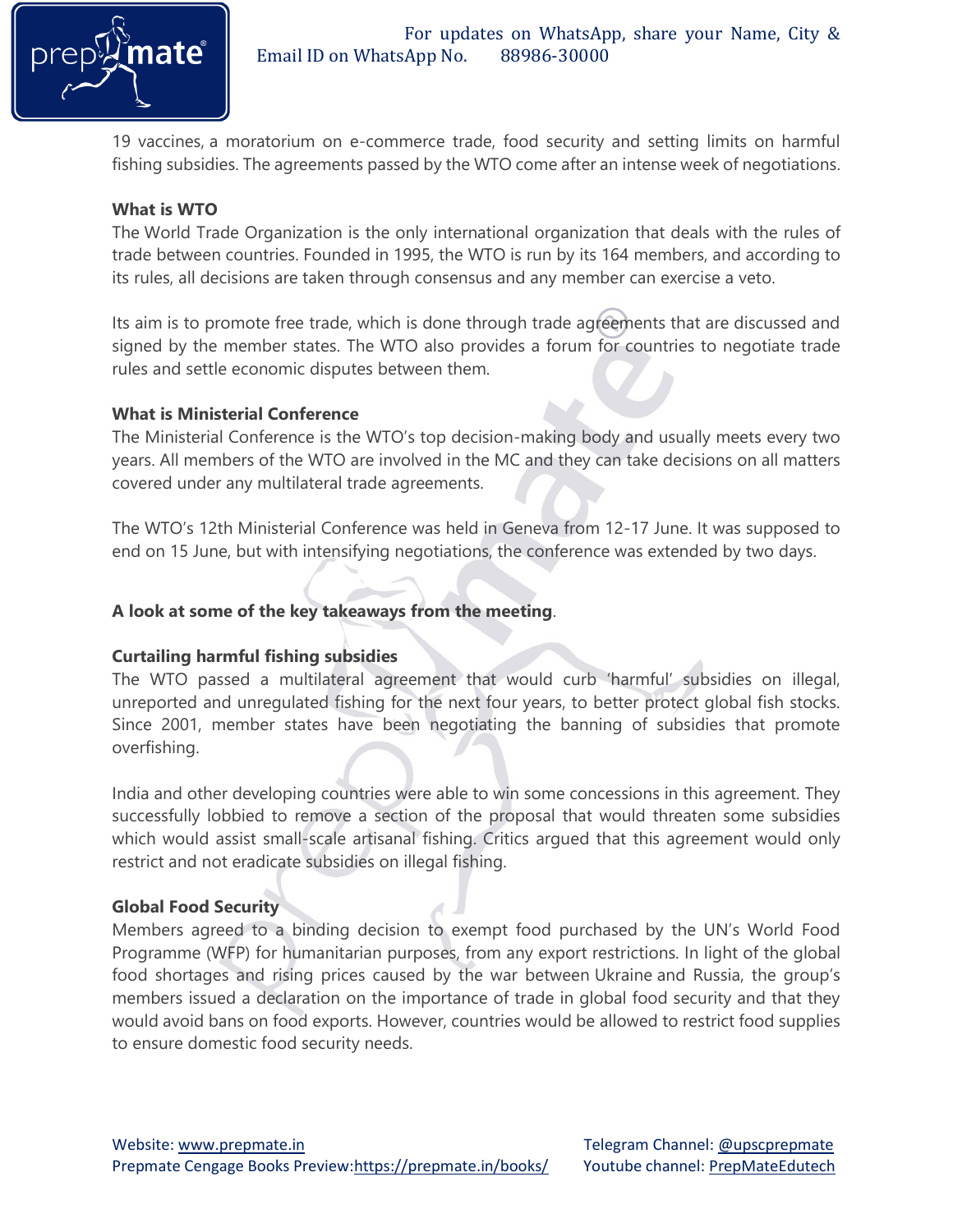

India's key demand to allow it to export food from its public stockholdings to other countries will reportedly be discussed in the next Ministerial Conference in 2023.

### **E-commerce transactions**

During the MC12 session, India has asked the WTO to review the extension of the moratorium on custom duties on e-commerce transactions, which include digitally-traded goods and services.

Piyush Goyal, the commerce and industry minister who led the Indian delegation, argued that developing countries faced the brunt of the financial consequences of such a moratorium. From 2017-2020, developing countries lost a potential tariff revenue of around \$50 billion on imports from only 49 digital products, he said.

WTO members had first agreed to not impose custom duties on electronic transmissions in 1998, when the internet was still relatively new. The moratorium has been periodically extended since then.

However, all members agreed to continue the long standing moratorium on custom duties on ecommerce transmissions until the subsequent Ministerial Conference or until March 31, 2024, depending on whichever comes first.

## **Covid-19 vaccine production**

WTO members agreed to temporarily waive intellectual property patents on Covid-19 vaccines without the consent of the patent holder for 5 years, so that they can more easily manufacture them domestically.

The current agreement is a watered down version of the original proposal made by India and South Africa in 2020. They had wanted broader intellectual property waivers on vaccines, treatments and tests.

Rich pharmaceutical companies had strongly opposed this, arguing that IP's do not restrict access to Covid vaccines and that the removal of patent protections gives researchers that quickly produced life saving vaccines, a negative message.

The waiver agreed by the WTO was criticized by advocacy groups for being narrow in scope, as it did not cover all medical tools like diagnostics and treatments.

## **Source: The Indian Express**

### **5. Quantum diamond microscope to image magnetic fields**

### **Relevant for GS Prelims & Mains Paper III; Science & Technology**

### **Microscope that can image magnetic fields change over milliseconds**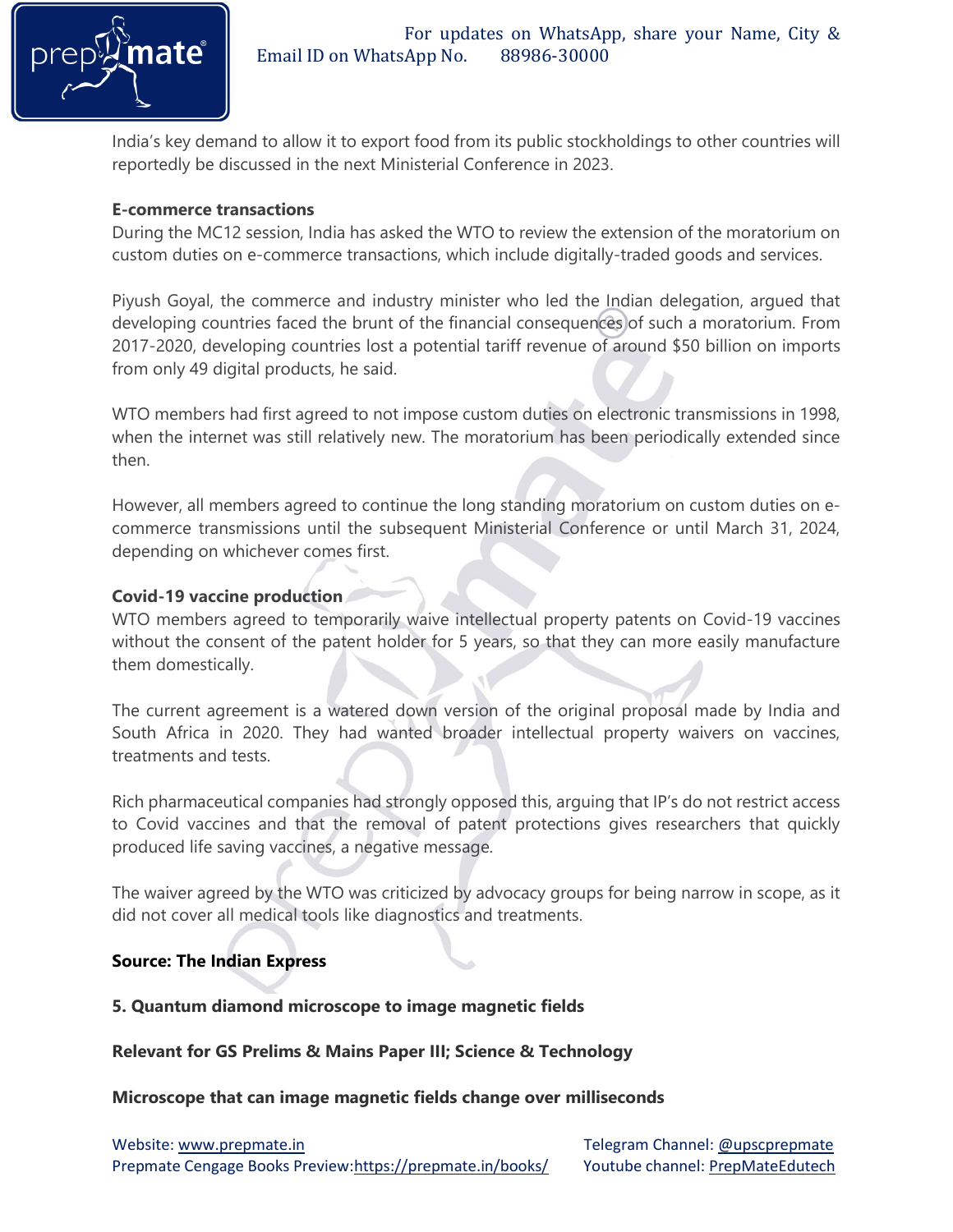

Researchers from the Indian Institutes of Technology (IIT) at Mumbai and Kharagpur have built a microscope that can image magnetic fields within microscopic two-dimensional samples that change over milliseconds. This has a huge potential for scientific applications, such as in measuring biological activity of neurons and dynamics of vortices in superconductors. This is the first time that such a tool has been built to image magnetic fields that change within milliseconds.

## **Why is this microscope special?**

The ideal frame rate to capture a changing magnetic field is one that captures data at twice the frequency of the changing field. Signals in nature exhibit a range of frequencies — magnetism in geological rock samples and rare earth magnets can be constant over months; magnetic nanoparticle aggregation inside living cells takes place in minutes; action potentials in neurons are fast, taking milliseconds, whereas precession of atomic spins in complex molecules takes only microseconds. The microscope built by reasearchers works in the millisecond range.

## **How does this microscope work?**

The key aspect of this sensor is a "nitrogen vacancy (NV) defect centre" in a diamond crystal. Such NV centres act as pseudo atoms with electronic states that are sensitive to the fields and gradients around them (magnetic fields, temperature, electric field and strain).

The fluorescence emitted from these NV centres encodes the magnetic field information. During the measurement of ultra-small magnetic fields, the change in the fluorescence levels is extremely small and therefore, limits the imaging frame rate and degrades the signal-to-noise ratio of the measurement.

In order to overcome this limitation, the researchers employed a "lock-in detection scheme" which selects light fluctuations of a small frequency range, rejecting others, and thereby improving the sensitivity to small changes in fluorescence.

A special diamond crystal, one micrometre thick, embedded with a high density of such NV centres is created. This acts as a sensor when a thin two-dimensional sample is brought close to it — less than 10 micrometre. Using this technique, the researchers can image a 150 micrometre by 150 micrometre field of view, which is quite an achievement.

### **Improved frame rates**

Earlier reported magnetic field imaging frame rates were close to 1-10 minutes per frame. This would increase to about half an hour per frame for challenging samples like biological cells. The instrument built by this group exhibits an imaging frame rate of about 50-200 frames per second, which would translate into a frame acquisition time of about 2-5 milliseconds. It enables imaging of millisecond scale magnetisation changes in micro-magnets.

## **Source: The Hindu**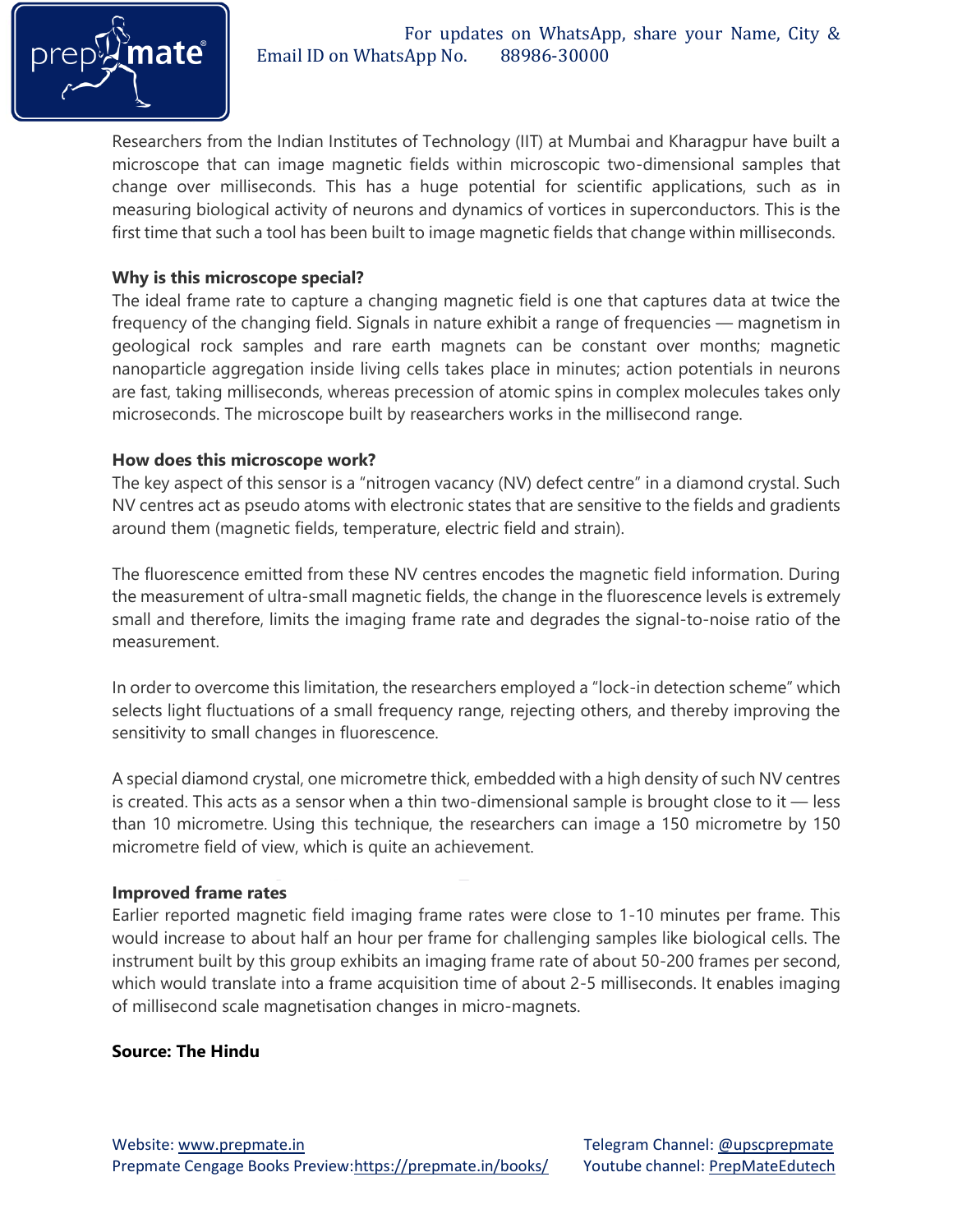

## 6. **The 5G auction plan: Expected Timeline, Concerns of Telcos and Captive private networks**

## **Relevant for GS Prelims & Mains Paper III; Science & Technology**

The Union Cabinet approved auction of 5G spectrum bands, and said it has reserved a portion of airwaves for captive private networks, a proposal opposed by telecom service providers. The auction of over 72 GHz of airwaves is set to be held by the end of July.

## **What set the ball rolling for 5G technology in India?**

The world's second-largest telecom market is one of the few major countries without 5G service. The Union government's delay in auctioning off spectrum bands is a result of its rounds of consultations with various stakeholders to decide on bands that can be sold, block sizes, and the reserve price. The telecom service providers are ready to commercially roll out 5G to customers. In January, Reliance Jio said it completed next generation network coverage planning for nearly 1,000 cities in the country. A year ago, Airtel demonstrated 5G over a live commercial network in Hyderabad. Vodafone, before its merger with Idea, in 2017 said it had "upgraded entire radio network to all-IP technology, ready even for 5G".

## **What are captive private networks and why do they need spectrum bands?**

Private wireless networks are cellular networks built specifically for individual enterprises. These networks are often deployed at a single unit, for example a factory. They can also be used in a wide-area setting, for instance to monitor a mine in real-time. Airports and ports can also have their own private 5G cellular network to process imaging data coming from surveillance cameras to manage the facility. Several enterprises around the world are working on setting up private 5G networks as they offer reliable, fast, and secure wireless communication.

According to an Economist Impact survey of 216 technology executives in Germany, Japan, the U.K. and the U.S., over half said they plan to deploy a private 5G network within six-24 months. That is on top of nearly 30% executives who have already deployed or are in the process of deploying private 5G networks in their organisations. The key reason driving this adoption is the need for greater data privacy and security. Unlike unlicensed Wi-Fi service available at several private places, licensed spectrum bands offer greater data privacy, security and faster connection speeds.

### **How does Industry 4.0 relate to 5G?**

Cellular technology has come a long way in the last four decades. Each generation has added a layer of sophistication over another starting with voice. Over the years, three generations of cellular airwaves enabled users to text, use Internet and view live-streaming video all at the same time.

Unlike its predecessors, the latest wireless iteration opens a new paradigm in cellular connectivity. That's because the true benefits of 5G largely apply to industrial enterprises than individual users. Think about industrial AI-enabled robots on shop floors and warehouses, autonomous vehicles